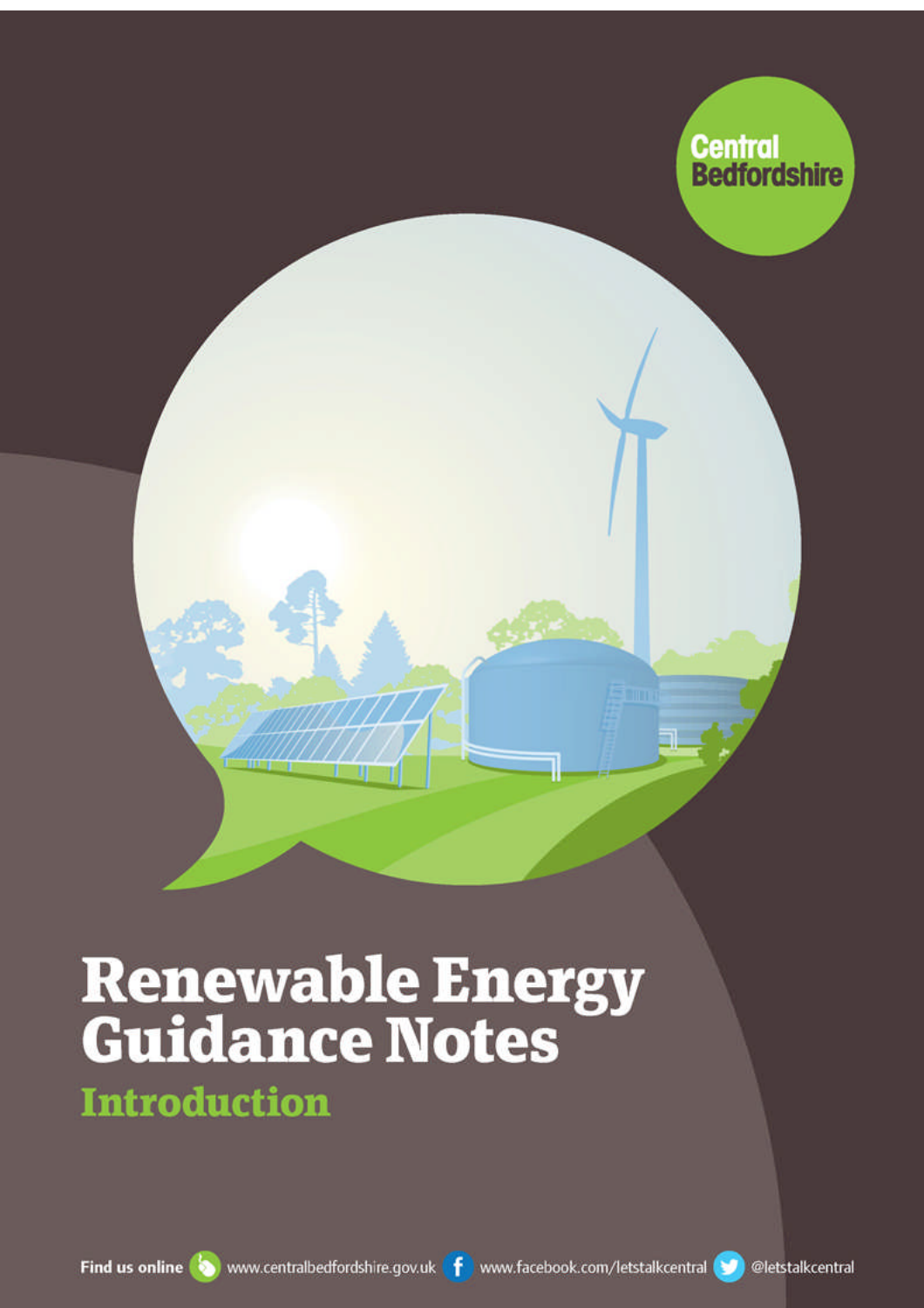# **1.0 Introduction**

- 1.1 Renewable energy is a broad term covering a range of sustainable energy sources which cannot be depleted. National policy actively promotes and supports the development and deployment of renewable energy. The government has committed to generating 15 per cent of energy from renewable sources by 2020 (through the European Renewable Energy Directive). This will in turn contribute the commitments made in the Climate change Act (2008) to reduce green house gas emissions by 34%, from 1990 levels, by 2020 and 80% by 2050.
- 1.2 At the local level policies in the emerging Development Strategy for Central Bedfordshire take a positive approach to renewable energy generating schemes providing their impact can be made acceptable. This Supplementary Planning Document has been produced to expand upon the policies contained in the emerging Development Strategy. Its purpose is to assist the interpretation and application of those policies and in particular help steer development to locations where the impact will be reduced or where there is demonstrable benefit to new communities.
- 1.3 Central Bedfordshire is producing a series of renewable energy planning guidance notes will be provided to steer and assist developers and communities in bringing forward their development ambitions.
- 1.4 These will focus on ensuring that planning applications for the most appropriate and effective renewable technologies are targeted to the most suitable places in Central Bedfordshire, ensuring that the area can contribute towards the delivery of national targets for carbon reduction and deployment of Renewables, whilst at the same time protecting and enhancing all of the local features and assets that make Central Bedfordshire such a great place to live and work.
- 1.5 This approach, supported by a series of technical guidance notes for development management purposes considering a range of Renewables technologies is in line with national policy, as set out in the UK Government's Renewable Energy Roadmap (2011). This states that encouraging a diverse mix of energy sources, including renewables, is the best way to meet the UK's decarbonisation objectives, protect consumers against rising energy prices and ensure the lights stay on. Therefore providing clarification on the planning issues relating to a range of Renewables technologies will support the deployment of a wider range of technologies in Central Bedfordshire, allowing the most appropriate use of technology in the most appropriate location.
- 1.5 Currently, guidance notes have been produced that focus on wind generation and solar farms. These consider the capacity of the landscape to accommodate such developments in Central Bedfordshire alongside a range of sensitivities including biodiversity, heritage and communities.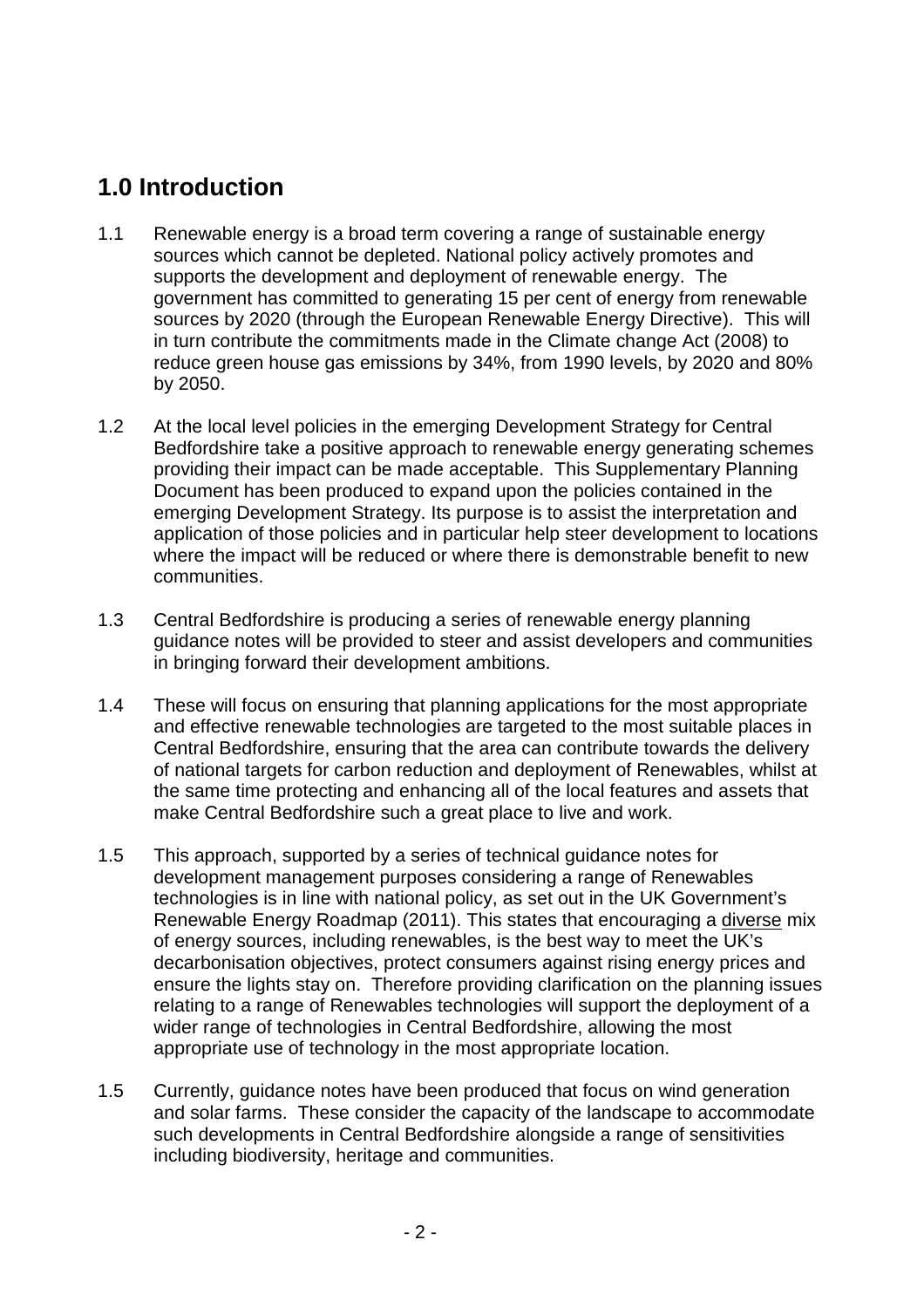1.6 Future guidance notes will be produced (as deemed necessary) to provide advice on Biomass, Energy from waste, District and decentralised heating, along with any emerging technologies that come to the fore.

| 1.7 What do the Renewables Guidance notes do and don't provide: |                                                                                                                                           |    |                                                                                                                                                                                                                                                        |  |
|-----------------------------------------------------------------|-------------------------------------------------------------------------------------------------------------------------------------------|----|--------------------------------------------------------------------------------------------------------------------------------------------------------------------------------------------------------------------------------------------------------|--|
|                                                                 | a. The guidance notes do not allocate<br>sites for Renewables.                                                                            | f. | Provide a consistent level of quidance<br>for development management                                                                                                                                                                                   |  |
|                                                                 | b. Does not rule out sites, but does<br>provide the Council's view on what<br>would or wouldn't be suitable in an                         |    | purposes.<br>g. They highlight areas that would be more<br>or less sensitive to Renewable                                                                                                                                                              |  |
|                                                                 | identified location.                                                                                                                      |    | developments.                                                                                                                                                                                                                                          |  |
|                                                                 | c. Allows for a greater consideration of<br>local issues in balance of broad<br>national planning policy.                                 |    | h. Allow the developer to factor the<br>implications of mitigating impacts in to<br>their scheme for proposals in those<br>areas deemed more sensitive at the<br>very earliest opportunity                                                             |  |
|                                                                 | d. Help steer and provide for a mix of<br>technologies in line with national                                                              |    |                                                                                                                                                                                                                                                        |  |
|                                                                 | energy roadmap.                                                                                                                           | L. | The guidance notes are not the<br>Council's strategy for mitigating and<br>adapting to climate change – this is<br>covered by the Council's Climate<br>Change Strategy which is far broader in<br>scope and details specific actions going<br>forward. |  |
|                                                                 | e. Provide advice on the<br>implementation of the Council's<br>emerging policy on Renewables, but<br>are not a policy in their own right. |    |                                                                                                                                                                                                                                                        |  |

1.7 The Council's Climate Change Strategy sets out the range of activities and measures across all areas of the Council's operations that will contribute to mitigating and adapting to the impacts of climate changes. This makes reference to the relevant policies in the Council's emerging Development Strategy and represents a positive and proactive approach to tackling climate

## **National planning policy – NPPF and EN1**

1.8 This guidance is shaped by the requirements of national planning policy, which ultimately steers and shapes how the Council's planning policies are set within the emerging Development Strategy. With regards to renewable energy generation development the key points are as follows.

### **National Planning policy framework (NPPF) and emerging government guidance.**

1.9 The NPPF sets out the key national planning priorities for England and is a material consideration in planning and development management decisions. It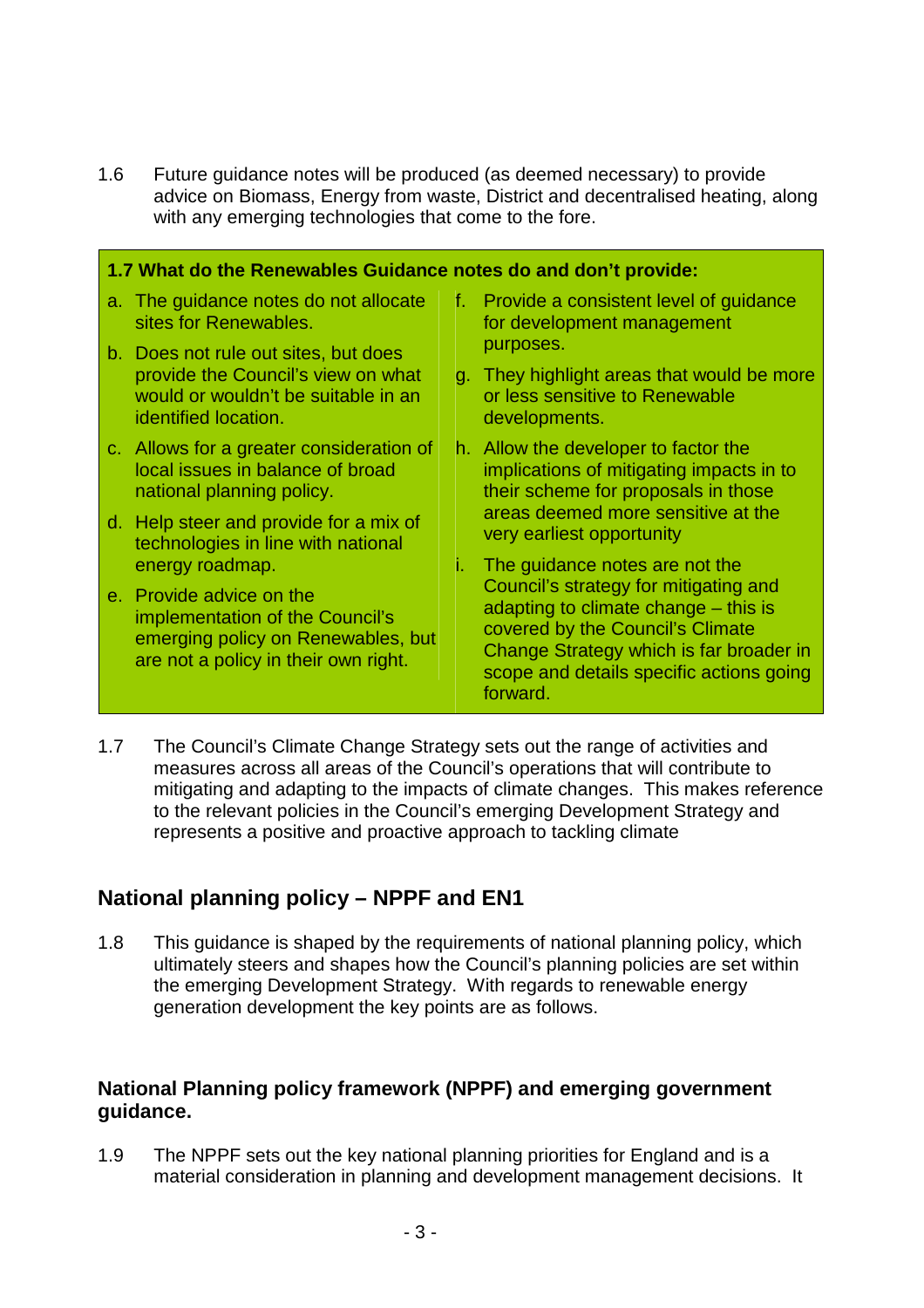states that to contribute to the increase in the use and supply of renewable and low carbon energy, local planning authorities should recognise the responsibility on all communities to contribute to energy generation from these sources. They should:

- a. have a positive strategy to promote energy from renewable and low carbon sources;
- b. design their policies to maximise renewable and low carbon energy development while ensuring that adverse impacts are addressed satisfactorily, including cumulative landscape and visual impacts;
- c. consider identifying suitable areas for renewable and low carbon energy sources, and supporting infrastructure, where this would help secure the development of such sources;
- d. support community-led initiatives for renewable and low carbon energy, including developments outside such areas being taken forward through neighbourhood planning.
- 1.9 With regards to wind energy developments the NPPF states that in assessing the likely impacts of the potential development, identifying suitable areas, and in determining planning applications for such development, planning authorities should follow the approach set out in the National Policy Statement for Renewable Energy Infrastructure (read with the relevant sections of the Overarching National Policy Statement for Energy Infrastructure, including that on aviation impacts).
- 1.10 Where plans identify areas as suitable for renewable and low-carbon energy development, they should make clear what criteria have determined their selection, including for what size of development the areas are considered suitable. This is covered in the guidance note for wind generation.
- 1.11 When determining planning applications, local planning authorities should:
	- not require applicants for energy development to demonstrate the overall need for renewable or low carbon energy and also recognise that even smallscale projects provide a valuable contribution to cutting greenhouse gas emissions; and
	- approve the application if its impacts are (or can be made) acceptable. Once suitable areas for renewable and low carbon energy have been identified in plans, local planning authorities should also expect subsequent applications for commercial scale projects outside these areas to demonstrate that the proposed location meets the criteria used in identifying suitable areas.

### **Emerging government guidance - 'Planning practice guidance for Renewable and low carbon energy'**

1.12 In July 2013 the government issued new 'Planning practice guidance for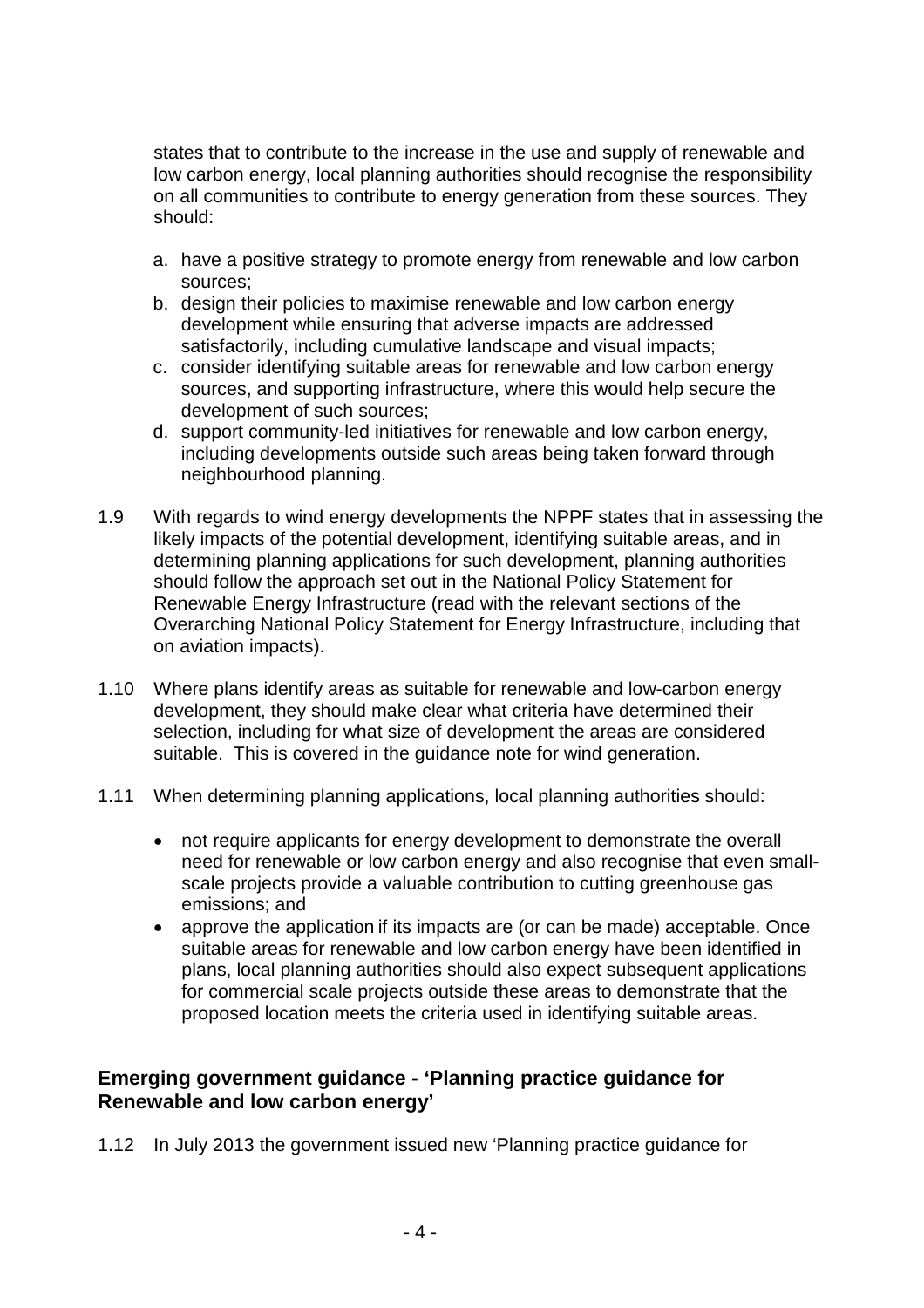Renewable and low carbon energy'. This replaces PPS 22. Further guidance is expected from DECC on Community engagement for Wind Farm Developers in autumn 2013. Both of these documents provide further interpretation on how planning policy should be applied in relation to renewable and low carbon energy developments.

- 1.13 This new planning practice guidance broadly sets out that:
	- The need for renewable energy does not automatically override environmental protections and the planning concerns of local communities
	- Decisions should take into account the cumulative impact of wind turbines and properly reflect the increasing impact on (a) the landscape and (b) local amenity as the number of turbines in the area increases
	- Local topography should be a factor in assessing whether wind turbines have a damaging impact on the landscape (i.e. recognise that the impact on predominantly flat landscapes can be as great or greater than as on hilly or mountainous ones)
	- Greater care should be taken to ensure heritage assets are conserved in a manner appropriate to their significance, including the impact of proposals on views important to their setting.

### **Overarching National Policy Statement for Energy (EN-1) and National Policy Statement for Renewable Energy Infrastructure (EN-3)**

- 1.14 The NPS's set out national policy for delivery of the nationally significant energy infrastructure, including renewable energy. They are a material consideration in decision making on applications that fall under the Town and Country Planning Act 1990 (as amended).
- 1.15 As a material consideration the NPS's will be considered on a case by case basis and weighed up by the Council's Development Control Committee alongside other material considerations relating to that particular planning application (such as layout and height of the development, design, appearance and materials used, impact on visual amenity, number of jobs created etc). The NPS's set out assessment principles for judging impacts of energy projects. Those principles can be used by local planning authorities in preparing the local impact reports. The specific principles relating to each of the main criteria areas are focussed on in the technology specific guidance elements of this SPD.

### **The emerging Central Bedfordshire Development Strategy – Policy 46: Renewable and low carbon energy development**

1.16 The Council's Development Strategy, when adopted is also a material consideration in the assessment of planning applications and if the proposed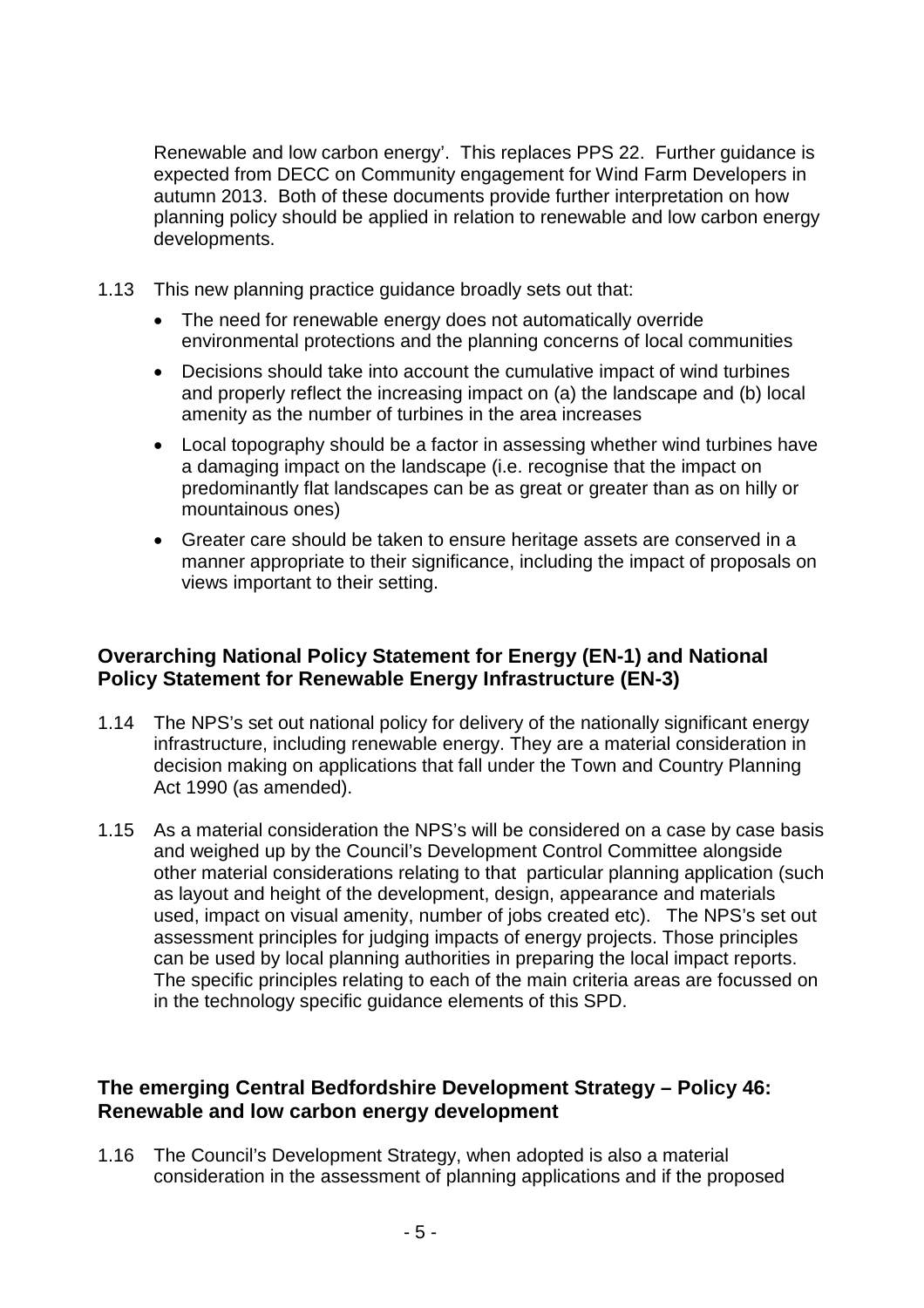development satisfies the requirements of the Polices within then it should be approved.

- 1.17 The Council recognises the environmental, social and economic benefits of renewable energy and is committed to work with renewable energy developers to deliver most appropriate sized and located schemes, with the most effective technology, in a way that is fully compliant with Central Bedfordshire's planning policy requirements.
- 1.18 In order to manage the impacts of renewable energy the emerging Development Strategy includes a specific Renewable and low carbon energy development policy (detailed below).

### **Policy 46: Renewable and low carbon energy development**

The Council recognises the environmental, social and economic benefits of renewable or low-carbon energy. It will work with developers to ensure that proposed developments are:

- directed to those areas where negative impacts can be most effectively mitigated. Any unavoidable adverse impacts, including cumulative impacts, such as noise, pollution and harm to visual amenity, should be mitigated through careful consideration of location, scale, design and other measures;
- have good accessibility to the transport network;
- located and designed so as to have no unacceptable adverse impact on heritage assets, sensitive landscapes such as the Chilterns AONB, or any area identified through the Landscape Character Assessment as being of high sensitivity; green belt areas and townscapes.
- All developers of renewables schemes are required to engage with all affected stakeholders, including local communities, at the earliest stage in order to proactively mitigate impacts and provide adequate compensation and benefits.

Where a district heating scheme is proposed, where technically and economically viable and appropriate, all occupiers must be connected to that installation.

- 1.19 Renewable energy development should be directed to areas where the negative impacts can be most effectively mitigated and made acceptable. This, alongside ensuring comprehensive community involvement and the deployment of the most appropriate Renewable energy in technology in the most appropriate areas, are key underlying principles to this Policy.
- 1.20 Those areas most suitable for each of the renewable energy technologies will be highlighted in the technology specific guidance notes that form part of this document. The criteria used for identification of these areas will also be outlined and discussed in these documents. It is important to note that any development proposals outside these areas will have to demonstrate how its location, scale and design meet these criteria, as supported by NPPF.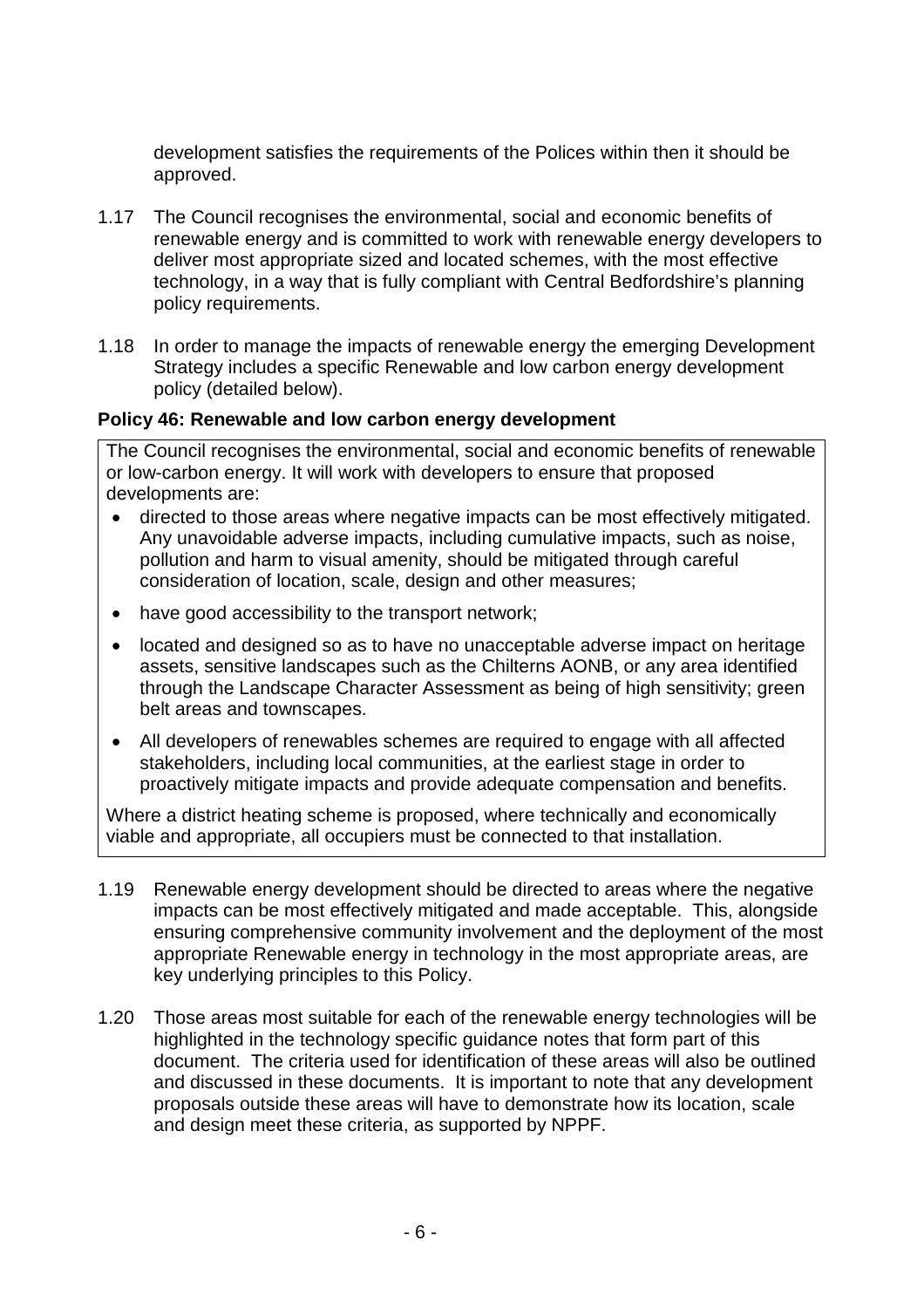- 1.21 Renewable energy proposals requiring regular access to transport network will be required to demonstrate how negative impacts are avoided or mitigated to acceptable levels.
- 1.22 The Council will support community-led initiatives for renewable and low carbon energy where other impacts have been satisfactorily mitigated. It is also key that developers of renewables schemes take a proactive approach to working with affected communities at the earliest stage in order to mitigate impacts and to provide adequate compensation and direct benefits.

# **2.0 Electricity Generating Capacity**

- 2.1 Best practice guidance, such as BRE's '*Planning guidance for the development of large scale ground mounted solar PV systems'* recommends that planning applications for commercial scale Renewables should be accompanied by an estimate of the energy generation capacity of the proposed development. This is also information that the council would like to accompany planning applications for commercial scale Renewables. This should show:
	- **i) Installed capacity of the proposal (MW):** This is the power generated when the equipment is working at full capacity.
	- **ii) Capacity factor:** This is the factor that compares actual/expected production over a given period of time with the amount that would be generated if the equipment able to deliver at full capacity for the same period.
	- **iii) Estimated annual production (MWh per annum):** This is the estimated annual production of electricity based upon the installed capacity and capacity factor.
	- **iv) Number of residential properties electricity equivalent:** This is the number of residential properties that would be powered by the estimated annual production based upon the Great Britain average domestic consumption of 3,300 KWh per year<sup>1</sup>. Where the equipment will provide electricity primarily for a commercial or single buildings use e.g. a wind turbine linked to warehousing or visitors centre, then an estimate of the proportion of the building electricity to be supplied should be given.

### **2.2 Why is this information useful?**

2.2 The NPPF states that '…when determining planning applications, local planning authorities should not require applicants to demonstrate the overall need for renewable or low carbon energy'.

<sup>&</sup>lt;sup>1</sup> From Ofgem Factsheet 96, 2011